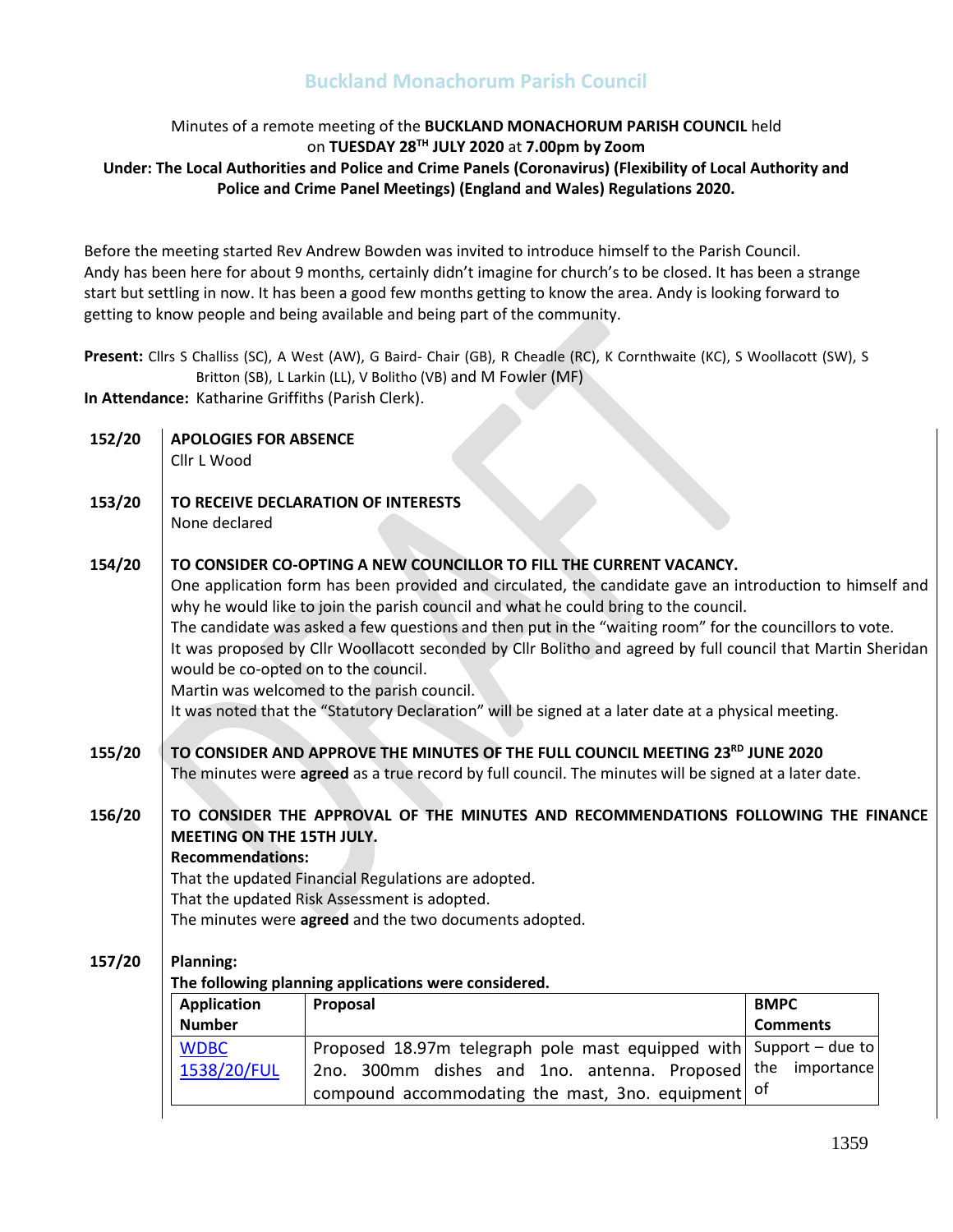|                                                  | cabinets, 1no. generator, 1no. meter cabinet and 1no.<br>1.2m satellite dish enclosed by 1.2m fence at Gnatts<br>Farm, Maristow Estates, Milton Combe, Yelverton, PL20<br>6HA by EE Ltd                                                                                                                                                   | communication<br>and summoning<br>the<br>emergency<br>services.                                                                  |
|--------------------------------------------------|-------------------------------------------------------------------------------------------------------------------------------------------------------------------------------------------------------------------------------------------------------------------------------------------------------------------------------------------|----------------------------------------------------------------------------------------------------------------------------------|
| <b>WDBC</b><br>1683/20/HHO<br>And<br>1684/20/LBC | Householder application and listed building consent for<br>alterations including refurbishment of plant room, new<br>garden room, improvements to surface water drainage,<br>new detached garden store and potting shed and<br>installation of photovoltaic panels<br>Berrator Farm, Buckland Monachorum, PL20 7NT by Mr<br>and Mrs Dance | No Comment                                                                                                                       |
| <b>WDBC</b><br>1898/20/TCA                       | A1: Beech - Crown height reduction by up to 4m and<br>lateral reduction by up to 4m on all sides. Tree is causing<br>excessive shading and encroaching on neighbouring<br>garden at 19 Store Cottage The Village Buckland<br>Monachorum PL20 7NA                                                                                          | No objection                                                                                                                     |
| <b>WDBC</b><br>1865/20/FUL                       | Demolition of existing workshop/store, conversion of<br>existing garage and two storey extension to create three<br>bedroom detached dwelling with parking and external<br>works at Abbeyleat, Milton Combe PL20 6HP by Mr &<br>Mrs Houldsworth.                                                                                          | <b>Neutral View</b>                                                                                                              |
| <b>WDBC</b><br>1821/20/HHO                       | Householder application for proposed annexe, loft conv Neutral View<br>and garage<br>Suilven Cottage, Buckland Monachorum, Yelverton, PL20<br>Mr Paul Ames                                                                                                                                                                                |                                                                                                                                  |
| <b>WDBC</b><br>2049/20/TCA                       | T1: Yew - Lateral reduction on South side by 2m, lateral<br>reduction onNorth side by 2m. Tree is overhanging<br>neighbouring properties at Buckland Chapel Trust<br>The Village Buckland Monachorum PL20 7LZ                                                                                                                             | <b>Neutral View</b>                                                                                                              |
| <b>WDBC</b><br>2194/20/HHO                       | Householder application for proposed demolition of<br>existing conservatory and erection of new green oak<br>framed garden room and balcony at Denham Lodge<br>Buckland Monachorum, PL20 7NR by Mr & Mrs Inglis-<br>Jones                                                                                                                 | <b>Neutral View</b>                                                                                                              |
| <b>WDBC</b><br>1960/20/ARC                       | Application for approval of details reserved by condition<br>3 of planning consent 2336/18/FUL at Land Adjacent To<br>Tyller Tythy Road From Knighton To The Angle Crapstone<br>Devon                                                                                                                                                     | Object<br>the<br>to<br>choice<br>οf<br>cladding as it is<br>not sympathetic<br>the<br>built<br>to<br>environment of<br>Crapstone |
| <b>DNPA</b><br>0314/20                           | Erection of side extension at Southgate, Southella Road,<br>Yelverton                                                                                                                                                                                                                                                                     | Object<br>The<br>premises is with                                                                                                |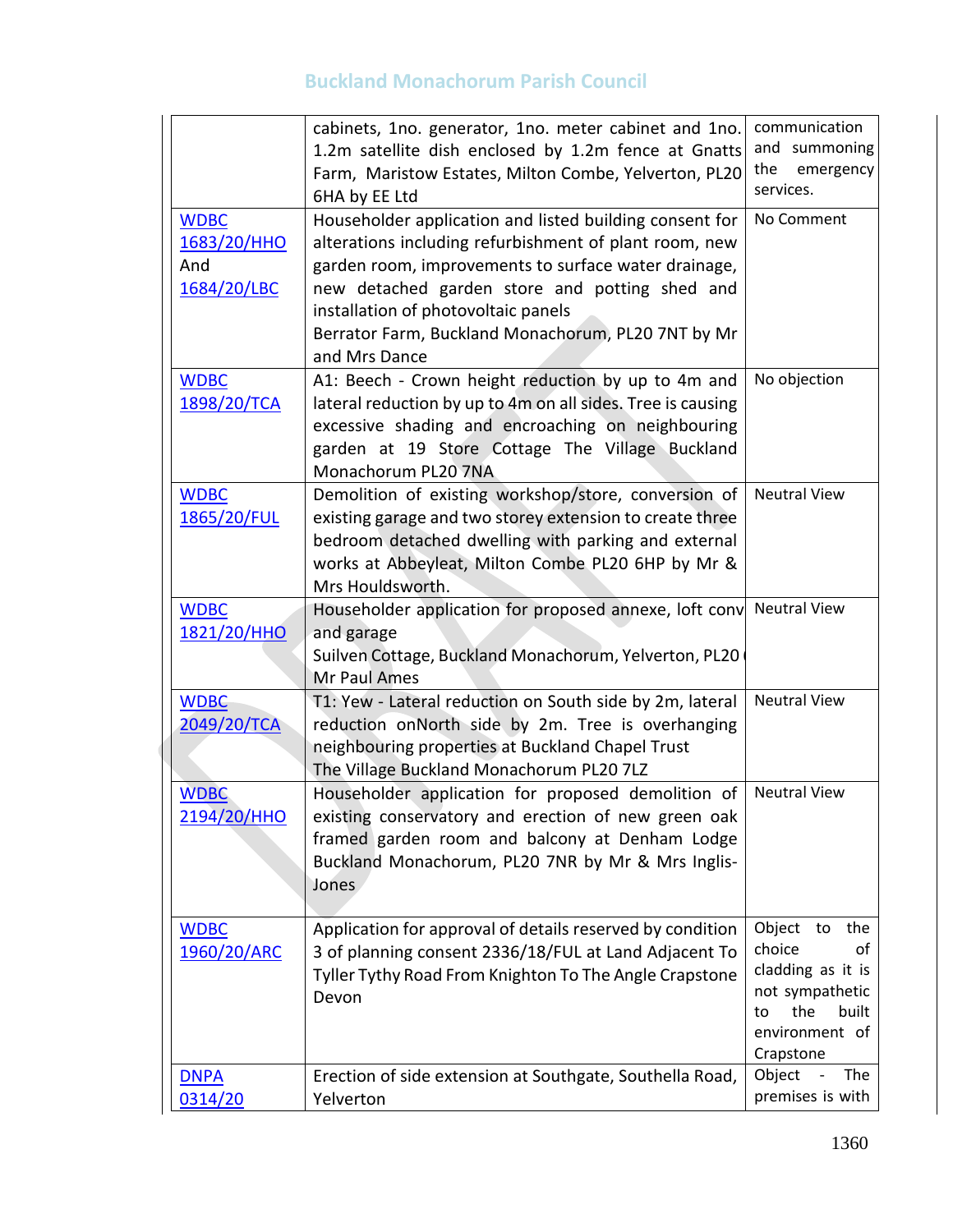| 0283/20<br>(open<br>afforded special<br>is<br>market) at Westella House, Dousland Road, Yelverton<br>design<br>the<br>keeping<br>impact. |             |                                                         | that<br>in<br>area<br>affords "special<br>protection" YEL<br>2 and that the<br>developments<br>style would not<br>be in keeping<br>other<br>with<br>houses in the<br>area.                                                                                                                                                                                                               |
|------------------------------------------------------------------------------------------------------------------------------------------|-------------|---------------------------------------------------------|------------------------------------------------------------------------------------------------------------------------------------------------------------------------------------------------------------------------------------------------------------------------------------------------------------------------------------------------------------------------------------------|
|                                                                                                                                          | <b>DNPA</b> | Demolition of dwelling and erection of four town houses | Object - The proposal<br>boarders an area that                                                                                                                                                                                                                                                                                                                                           |
|                                                                                                                                          |             |                                                         | protection (YEL2)                                                                                                                                                                                                                                                                                                                                                                        |
|                                                                                                                                          |             |                                                         | The council felt that<br>and<br>appearance of the<br>proposal is not in<br>or<br>sympathetic with the<br>surrounding area.<br>The hight of the<br>buildings is far greater<br>than the neighbouring<br>properties and would<br>have an overbearing<br>Having viewed the<br>response from the<br>Highways Department<br>the parish council<br>share their views and<br>objections raised. |

**158/20** It was noted that an appeal has been made to the Secretary of State in respect of the application for development of 3no. four bedroom dwellings, new access road and external works at Challoch The Crescent, Crapstone, PL20 7PS

#### **159/20 FINANCE**

The accounts for July 2020 were **agreed.**

- i) The following receipts were NOTED since the last meeting;
	- Transfer of a RoB Deed £50
- ii) The following payments made since the last meeting were NOTED.

| <b>PAYMENTS</b> |                       |          |
|-----------------|-----------------------|----------|
| 23/06/2020      |                       |          |
|                 | The DefibPad          | 168.00   |
| 23/06/2020      |                       |          |
|                 | <b>KG Salary</b>      | 1,000.62 |
| 23/06/2020      |                       |          |
|                 | A Creber FP19 regrade | 300.00   |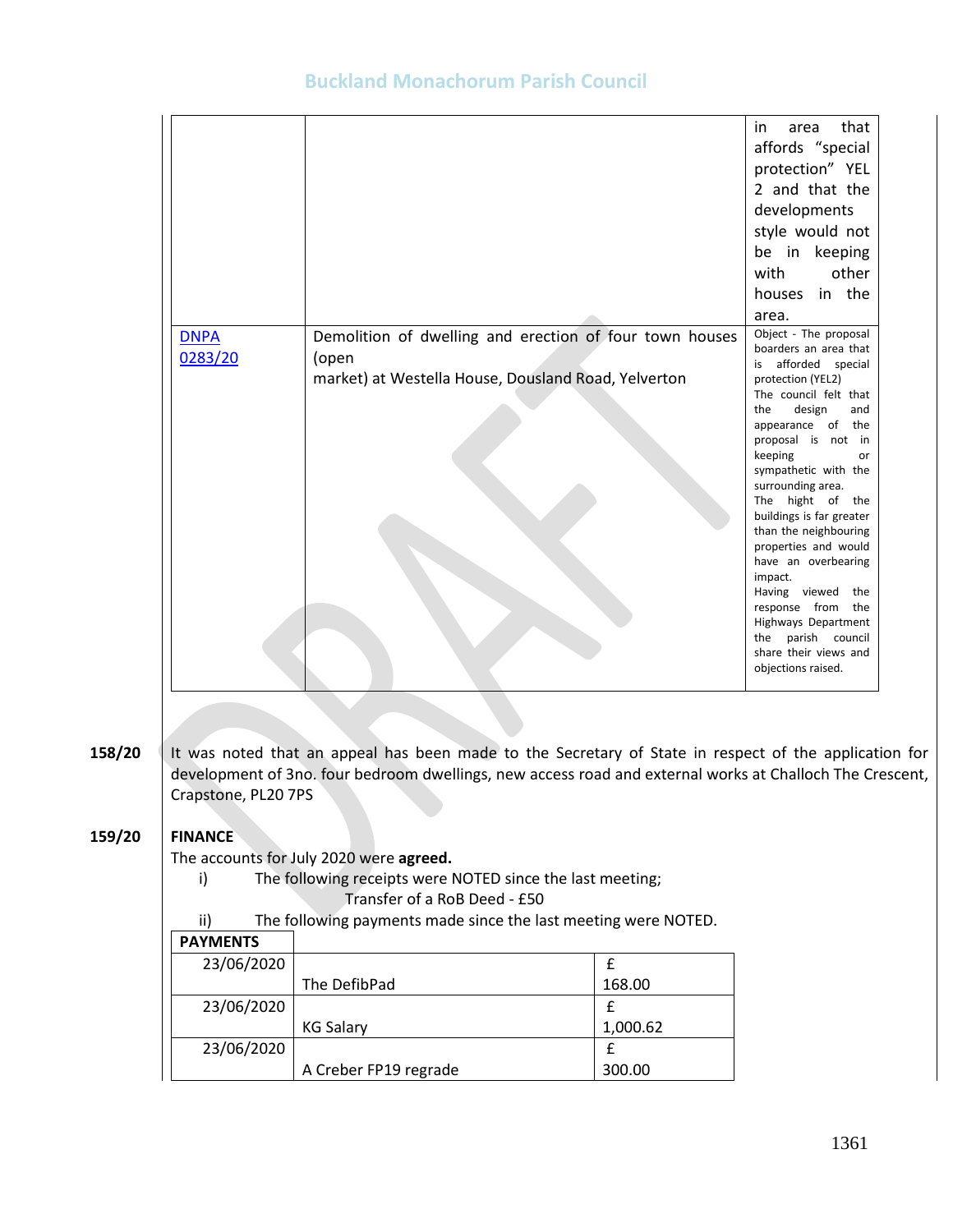| 23/06/2020 |                                       | f        |
|------------|---------------------------------------|----------|
|            | ICCM membership                       | 95.00    |
| 23/06/2020 |                                       | £        |
|            | Perfect Pasture                       | 850.00   |
| 23/06/2020 |                                       | £        |
|            | R Cheadle printing cost reimbursement | 65.40    |
| 23/06/2020 |                                       | £        |
|            | <b>DCC Pension Fund</b>               | 270.50   |
| 23/06/2020 |                                       | £        |
|            | <b>HMRC</b>                           | 88.11    |
| 01/06/2020 |                                       | £        |
|            | Axtown Arb                            | 1,106.67 |

The following payments to be made were **agreed**.

| <b>Amount</b> | <b>Recipient</b>                |
|---------------|---------------------------------|
| £1,106.67     | <b>Axtown Arb</b>               |
| £28.61        | Npower (reimbursement to Clerk) |
| £91.59        | <b>WDBC</b> election costs      |
| £135.00       | WDBC - maps for NP              |
| £1015.51      | <b>KG Salary and Expenses</b>   |
| £850          | <b>Perfect Pastures</b>         |
| £270.50       | DCC pension fund                |
| £87.91        | <b>HMRC</b>                     |

#### **160/20 UPDATE ON THE REPAIRS REQUIRED TO CRAPSTONE BUS SHELTER.**

*Cllr Sheridan left the meeting whilst the matter was being discussed due to pecuniary interest.* 

Cllr Woolacott has asked the owner of Greenacre if they wish to take the shelter on. A suggestion has been put forward by them, to take ownership of the bus shelter and the land. The land would be incorporated into the garden of Greenacre. All legal costs would be covered. A request for the bus stop sign to be relocated to the other side of the road would also be made. As a gesture a donation of £1000 would be made to the Parish Council.

Cllr Larkin commented that he had surveyed the shelter and that his thought is the shelter is not in a bad condition.

Cllr Challis suggested that the matter was put on hold until it had been clarified if the council own the shelter or not. This was agreed and the matter will be discussed at a future meeting when further information is available.

#### **161/20 TO CONSIDER WHAT CAN BE DONE ABOUT CARS THAT PARK "LONG TERM" IN THE CEMETERY CAR PARK.**

Some of the cars have been moved, there is one car there that has been there a long time.

Cllr Baird and Woollacott have had a look and think that signs or a noticeboard would be a good idea. The clerk in conjunction with Cllr Baird will look into different signs and wording for the next meeting.

#### **162/20 TO CONSIDER THE "BIKE RACK" PROVISION AT YELVERTON**

Cllr Fowler gave an update, several of the racks have rusted through and potentially dangerous.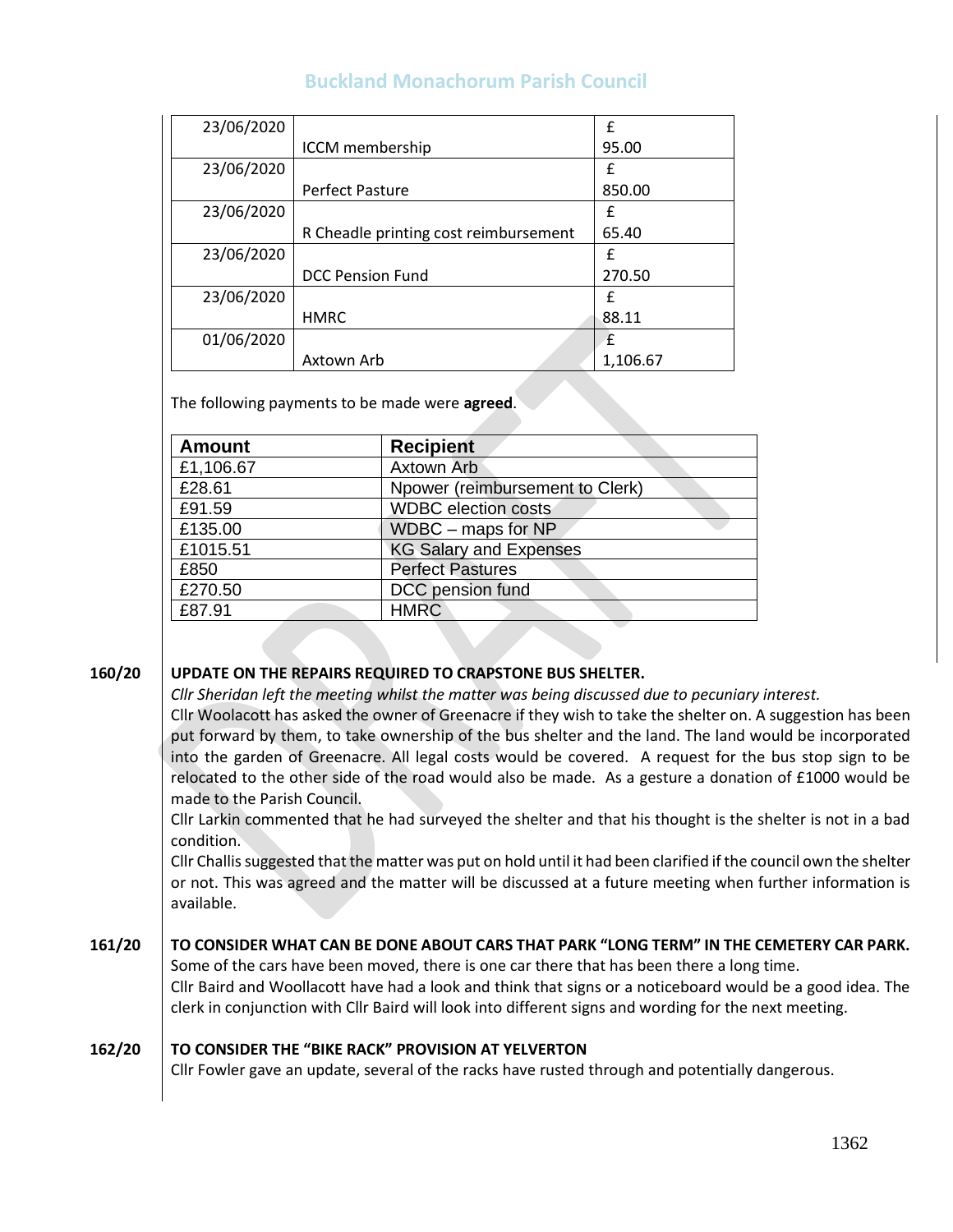**163/20 164/20 165/20 166/20 167/20 168/20** It would be sensible to replace the 4 that are by the notice board and 4 by the bus shelter. With 4 new ones by the public toilets. Cllr Cheadle will double check with the land owner if permission is required. So there will be 12 in total. They are approximately £60 each without fitting. Cllr Fowler is looking at different options for support/grants. **TO RECEIVE A REPORT FROM THE WDBC CLLRS FOR THIS WARD, CLLR CHEADLE & CLLR WOOD** Not much to report WDBC are busy recovering from Covid-19 and opening town centre and leisure centres etc. **TO CONSIDER POSTERS WITH REGARD TO LITTERING**  Cllr Bolitho collects litter on a regular basis and is wondering if it would be a good idea to put some posters around to try and encourage people to take their rubbish home. There have been issues with people leaving rubbish by the recycling bins at Yelverton this is being cleared by and signs are being considered. Keep Britain Tidy could be looked at for designs. Cllr Bolitho will have a look and report beck to members. Initially the posters could be put in the noticeboards and possibly shops. **BMPC Communications** (newsletters, social media, press articles) Due to the current situation regular publications are not being printed. Parish Paths had an article in it from Cllr Woollacott that was circulated to members. An issue of Moorlinks will be online. The FB page is still doing well. Just as an update from Cllr Fowler a new head has been appointed at St Andrews Primary School but is unable to start until January. **UPDATE ON THE WEBSITE AND ACCESSIBILITY CHANGES.** The website provider has been contacted by Cllr Baird and we are awaiting further information as to whether he is able to carry out the necessary changes. **PARISH PATHS (P3) AND OTHER FOOTPATH MATTERS.** Footpath 3, there has been a problem with the hedge getting rather overgrown. It has been alluded to that WDBC should cut it. It is also having an upgrade in September. At the beginning of lock down the P3 path cutting was taken over by DCC, however they have been unable to cope and have asked some of the Parish Councils to step in. Cllr Woollacott has been looking at some of the extremely overgrown ones and making a list for the contractor to cut. The bench by the Methodist Church is very old, roughly 1930, it requires replacing. Cllr Woollacott has obtained some quotes, it was a agreed that the bench could be repaired in hard wood and that the Rotary Club would be approached for a donation towards it and also to suggest that it could be used as one of their "Chat Benches" . **HIGHWAY MATTERS** Cllr Cheadle gave an update on a number of issues that have been raised with DCC. The trees on the roundabout at Yelverton have been looked at and there isn't an issue with visibility. The Limes on the roundabout ay Buckland Monachorum need some attention and this has been passed to the tree maintenance department. The cycle sign post at Yelverton is rotten and this has been passed on to be fixed. The cycle path brambles between Yelverton and Leg O Mutton have been cut.